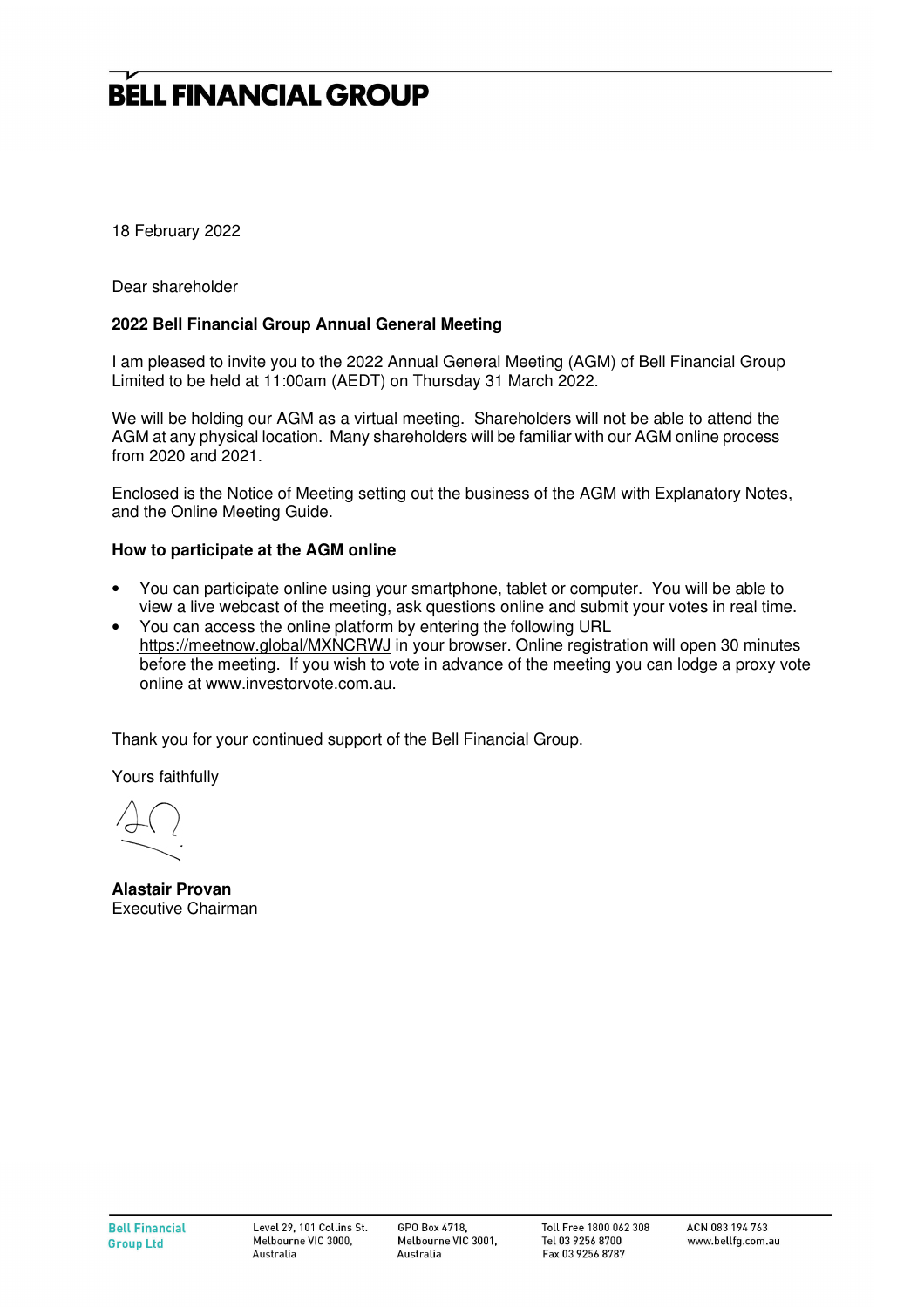# **Notice of 2022 Annual General Meeting**

The 2022 Annual General Meeting (**AGM**) of Bell Financial Group Ltd (ACN 083 194 763) (**Company**) will be held as a virtual meeting on Thursday 31 March 2022 commencing at 11:00am (AEDT).

### Items of business

#### **Item 1 – Financial and other reports**

To receive and consider the Financial Report, the Directors' Report and the Auditor's Report for the year ended 31 December 2021.

#### **Item 2 – Re-election of director**

To consider, and if thought fit, pass the following resolution:

"That Mr Graham Cubbin, who retires from office, is re-elected as a director of the Company."

#### **Item 3 – Remuneration Report**

To consider, and if thought fit, pass the following resolution:

"That the Remuneration Report for the year ended 31 December 2021 is adopted."

#### **Item 4 – Amendment to Constitution**

To consider, and if thought fit, pass the following resolution as a special resolution:

"That the Constitution of the Company is amended with immediate effect by adding the following new article 8.2A:

#### **8.2A How meetings of members may be held**

The Company may hold a general meeting (including an annual general meeting): (i) at one or more physical venues; (ii) at one or more physical venues and using virtual meeting technology; or (iii) using virtual meeting technology only."

## Voting exclusion statement

#### **Item 3 – Remuneration Report**

The Company will disregard any votes cast on item 3 by or on behalf of a member of the key management personnel (KMP) whose remuneration is disclosed in the Remuneration Report (and their closely related parties) in any capacity. In addition, any votes cast as a proxy on this item by any other member of the KMP (and their closely related parties) will be disregarded.

However, the Company will not disregard a vote as a result of these restrictions if it is cast:

- as proxy for a person entitled to vote in accordance with a direction on the Proxy Form
- by the Chairman of the Meeting as proxy for a person entitled to vote where the Chairman has received express authority to vote undirected proxies as the Chairman sees fit.

# Chairman's voting intention

The Chairman intends to vote undirected proxies in favour of items 2, 3 and 4.

By order of the Board

are le

Cindy-Jane Lee General Counsel & Company Secretary 18 February 2022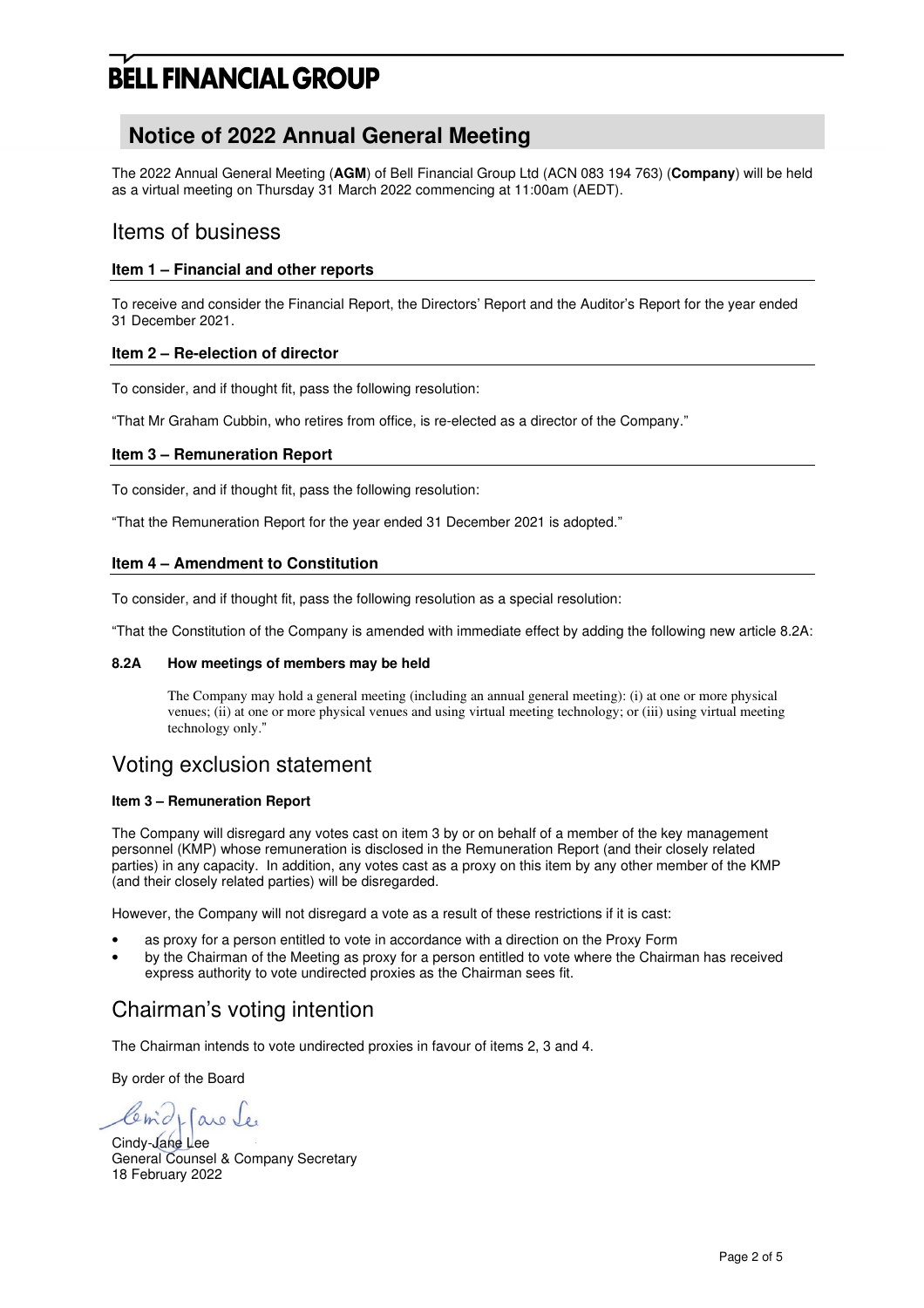## **Explanatory Notes**

These Notes form part of the Notice of Meeting and have been prepared for the information of shareholders in relation to the business to be conducted at the AGM.

#### **Item 1 – Financial and other reports**

The Financial Report, Directors' Report and Auditor's Report contained in the Bell Financial Group Ltd Annual Report for the year ended 31 December 2021 will be laid before the AGM. There is no requirement for shareholders to approve these reports. However, shareholders will have the opportunity to ask questions about or make comments on these reports and the management of the Company. The Company's auditor, KPMG, will attend the AGM and shareholders will have the opportunity to ask the auditor questions relevant to the audit.

A copy of the Annual Report is available at www.bellfg.com.au.

#### **Item 2 – Re-election of director**

#### **Re-election of Graham Cubbin**

BEcon (Hons), FAICD

Graham Cubbin is retiring by rotation in accordance with article 10.3 of the Company's Constitution and, being eligible, offers himself for re-election.

Mr Cubbin is an Independent Director. He is also Chairman of the Group Risk and Audit Committee. Mr Cubbin was appointed to the Board in September 2007. Mr Cubbin was a senior executive with Consolidated Press Holdings Limited (CPH) from 1990 until September 2005, including Chief Financial Officer for 13 years. Prior to joining CPH, he held senior finance positions with a number of major companies including Capita Financial Group and Ford Motor Company. Mr Cubbin has over 20 years' experience as a director and Audit Committee member of public companies in Australia and the US. Mr Cubbin is a Non-Executive Director of McPherson's Ltd, White Energy Company Ltd and Teys Australia Pty Ltd.

#### **Board recommendation**

The Board (excluding Mr Cubbin) recommends that shareholders vote in favour of this resolution.

#### **Item 3 – Remuneration Report**

The 2021 Remuneration Report is contained in the Bell Financial Group Ltd Annual Report for the year ended 31 December 2021. The Remuneration Report sets out the policy for the remuneration of the key management personnel (KMP) of the Company and its controlled entities. The Corporations Act requires that a resolution be put to the vote at the AGM that the Remuneration Report be adopted. The Corporations Act expressly provides that the vote is advisory only and does not bind the directors or the Company. Shareholders attending the meeting will be given a reasonable opportunity to ask questions about or make comments on the Remuneration Report.

If 25% or more of votes cast on this resolution are voted against it (the 'first strike'), a resolution on whether to hold a further meeting to spill the Board would be put to shareholders if a 'second strike' occurs at the 2023 AGM. This spill resolution would be included in the 2023 Notice of Meeting.

#### **Board recommendation**

The Board recommends that shareholders vote in favour of this resolution.

#### **Item 4 – Amendment to Constitution**

The Board recommends that the Constitution is amended to provide greater flexibility and clarity around the Company holding general meetings (including annual general meetings) using technology, including to the extent permitted under the Corporations Act, using virtual meeting technology only. Under the Corporations Act, the Company may amend its Constitution if the amendments are approved by a special resolution. This means that the resolution must be passed by at least 75% of the votes cast by shareholders who are present at the meeting and entitled to vote.

A copy of the Constitution marked up with the proposed amendment is available at: www.bellfg.com.au.

#### **Board recommendation**

The Board recommends that shareholders vote in favour of this resolution.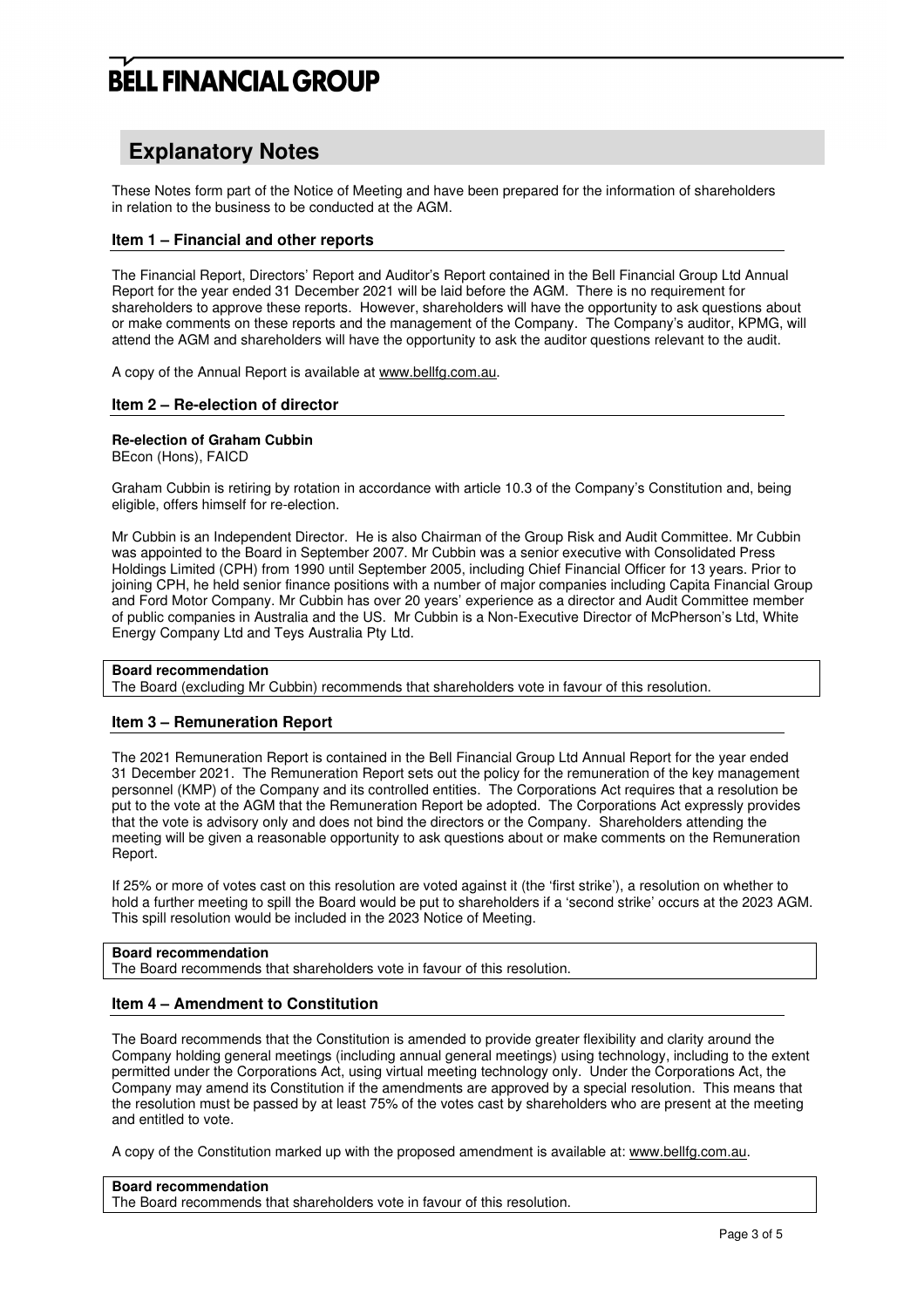### Important information

The 2022 Bell Financial Group AGM will be held virtually. There will be no physical venue for shareholders to attend. Shareholders may participate in the meeting online via the Computershare Meeting Platform. Even though the meeting is being held online, you may still vote in advance (which we recommend) by lodging a proxy vote online at www.investorvote.com.au prior to the meeting. The Company's share registry is Computershare.

#### **Eligibility to vote**

A person's entitlement to vote at the AGM will be determined by reference to the number of shares in the Company registered in the name of that person (reflected in the register of members) as at 7:00pm (AEDT) on Tuesday 29 March 2022.

#### **Voting will be conducted by poll**

Voting on resolutions will be conducted by poll. Each shareholder will have one vote for every share held.

#### **Participating in the AGM online**

Online registration will open from 10:30 am (AEDT) on Thursday 31 March 2022. We recommend that shareholders and proxyholders log in at least 15 minutes prior to the meeting.

Shareholders must use the Computershare Meeting Platform to attend and participate in the meeting online, following the instructions below:

- 1. Enter the following URL https://meetnow.global/MXNCRWJ on your computer, tablet or smartphone.
- 2. Click on 'Join Meeting Now'.
- 3. Enter your Holder Identification Number (HIN) or Securityholder Reference Number (SRN). Proxyholders will need to enter a unique email invitation link obtained before the meeting day (see the Online Meeting Guide below).
- 4. Enter your postcode registered to your holding if you are an Australian shareholder. If you are an overseas shareholder select the country of your registered holding from the drop down list.
- 5. Accept the Terms and Conditions and 'Click Continue'.

You can view the meeting live, ask questions via a live text facility or verbally, and cast votes while the meeting is in progress.

#### **Voting by proxy**

If you are unable to attend the AGM online, you can vote by lodging a proxy. A Proxy Form for the AGM accompanies this Notice of Meeting, with proxy voting instructions. A proxy appointment must be received by Computershare no later than 11:00am (AEDT) on Tuesday 29 March 2022.

A shareholder entitled to attend and vote at the meeting may appoint one or two proxies to attend and vote instead of the shareholder. A proxy does not have to be a shareholder of the Company. If a proxy does not attend the AGM, then the Chairman will be taken to have been appointed as the proxy of the relevant shareholder. In addition, if a proxy attends the AGM and the proxy's appointment specifies the way to vote on a resolution, but the proxy does not vote on that resolution on a poll, then the Chairman will be taken to have been appointed as the proxy of the relevant shareholder in respect the poll on that resolution. The Chairman intends to vote undirected proxies in favour of items 2, 3 and 4.

If a shareholder appoints two proxies, each proxy must be appointed to represent a specified number or proportion of the shareholder's votes. If a number or proportion is not specified, then each proxy is entitled to exercise half of the votes.

#### **Voting by corporate representative**

A body corporate which is a shareholder or a proxy must appoint an individual to act as its corporate representative at the meeting. Computershare will require a certificate appointing the corporate representative. A form of certificate is available from Computershare or online at www.investorcentre.com. The certificate must be lodged with Computershare before the AGM.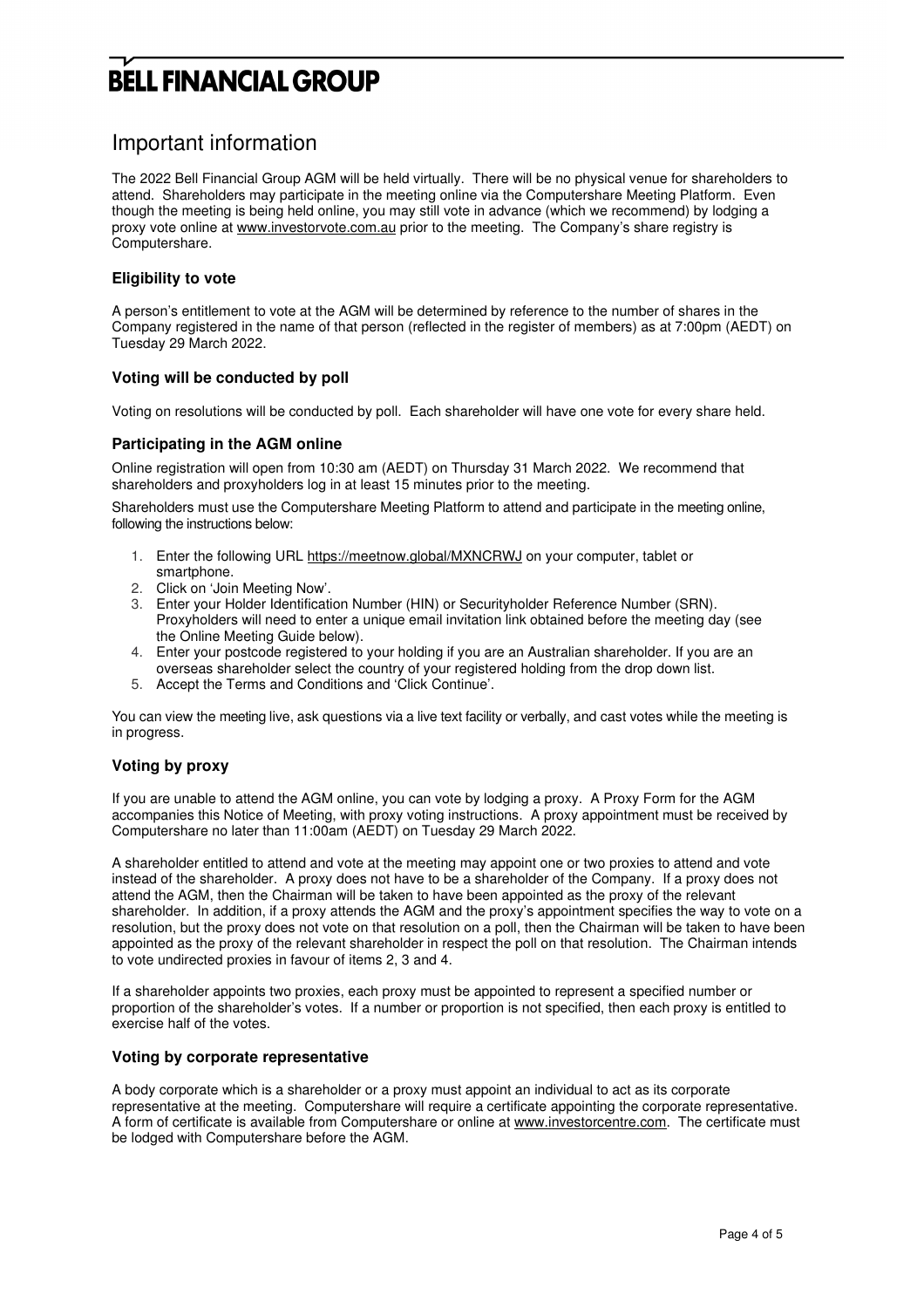#### **Voting by attorney**

A shareholder may appoint an attorney to attend and vote instead of the shareholder at the meeting. The power of attorney appointing the attorney must be signed and specify the name of the shareholder and the meetings at which the appointment may be used. An original certified copy of the power of attorney must be provided to Computershare by 11:00am (AEDT) on Tuesday 29 March 2022.

#### **Lodging a Proxy Form**

You can lodge your completed Proxy Form with Computershare as follows:

- Online www.investorvote.com.au
- By post Computershare Investor Services Pty Ltd, GPO Box 242, Melbourne, Victoria, 3001, Australia
- By fax 1800 783 447 (within Australia) +61 3 9473 2555 (outside Australia)
- In person Computershare Investor Services Pty Limited, Yarra Falls, 452 Johnston Street, Abbotsford, Victoria, 3067, Australia
- Intermediary Online for subscribers (institutions/custodians) www.intermediaryonline.com.

To submit your Proxy Form online, you can either log in to www.investorvote.com.au using your Holder Identification Number (HIN) or Securityholder Reference Number (SRN) and your allocated Control Number as shown on your Proxy Form, or you can use your mobile device to scan the QR code on the front of your Proxy Form.

Proxy forms must be received, and proxy appointments made, by 11:00am (AEDT) on Tuesday 29 March 2022. Forms received and appointments made after that time will be invalid. A Proxy Form for the AGM accompanies this Notice of Meeting, with proxy voting instructions.

#### **Submitting questions prior to the AGM**

Shareholders who are unable to attend the virtual AGM may submit written questions in advance by emailing enquiries@bellfg.com.au or by submitting an online question at investorvote.com.au. Questions must be received by Tuesday 29 March 2022. The more frequently raised shareholder issues will be addressed by the Chairman during the course of the AGM. However, there may not be sufficient time available at the meeting to address all of the questions raised. Please note that individual responses will not be sent to shareholders.

#### **Asking questions at the AGM**

To ask a question during the AGM, shareholders must use the Computershare Meeting platform to participate in the AGM. A reasonable opportunity will be given to shareholders attending the AGM online to ask questions or make comments. The Chairman of the meeting will endeavour to address the more frequently raised themes during the course of the meeting. Please note that individual responses may not be provided to all questions.

#### **Technical difficulties**

Technical difficulties may arise during the course of the AGM. The Chairman has discretion as to whether and how the meeting should proceed in the event that a technical difficulty arises. In exercising his discretion, the Chairman will have regard to the number of shareholders affected and the extent to which participation in the business of the meeting is affected. Where he considers it appropriate, the Chairman may continue to hold the meeting and transact business, including conducting a poll and voting in accordance with valid proxy instructions. For this reason, shareholders are encouraged to lodge a proxy by 11:00am (AEDT) on Tuesday 29 March 2022 even if they plan to attend online.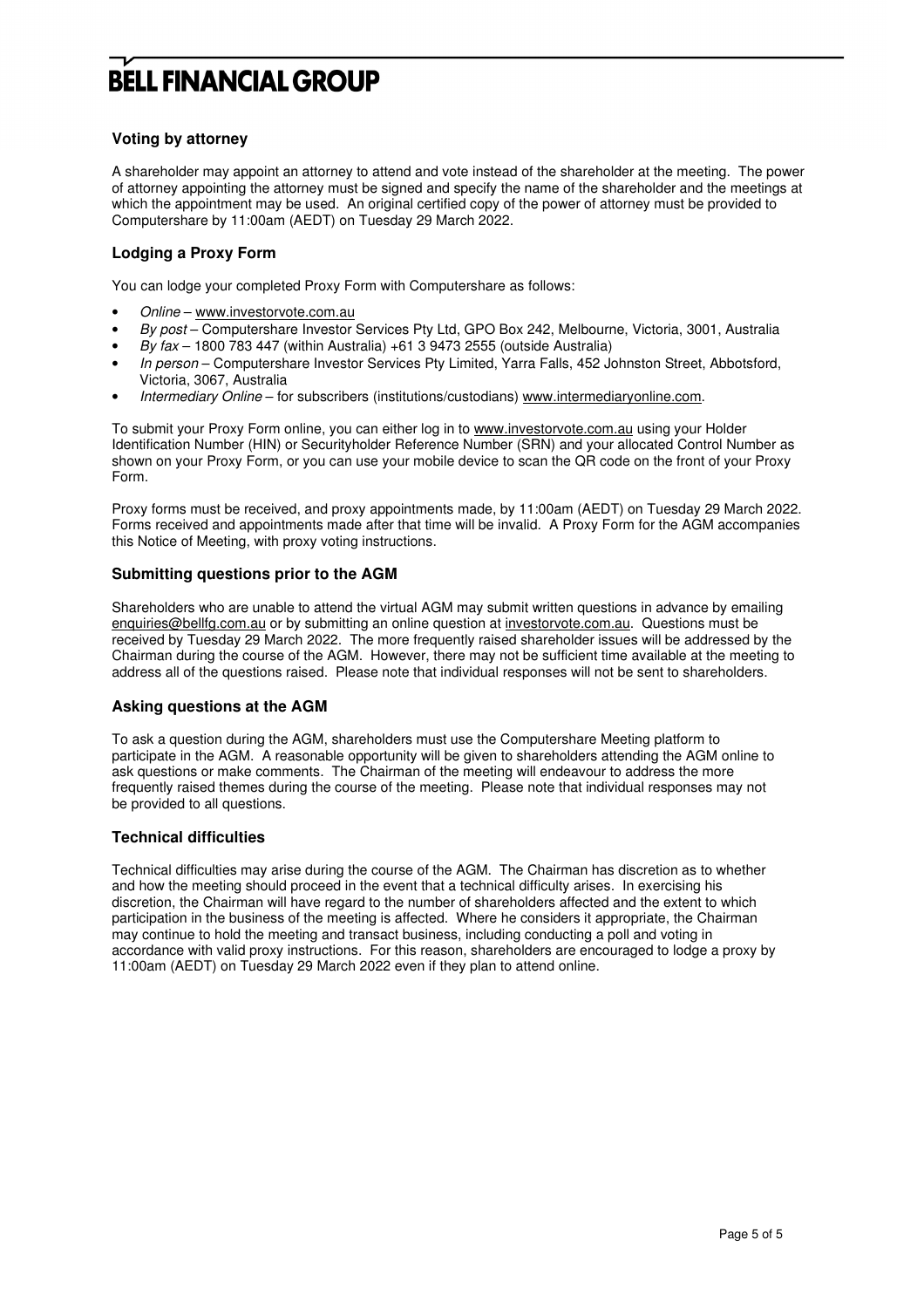# ONLINE MEETING GUIDE



# GETTING STARTED

If you choose to participate online you will be able to view a live webcast of the meeting, ask the Directors questions online and submit your votes in real time. To participate online visit **https://meetnow.global/au** on your smartphone, tablet or computer. You will need the latest versions of Chrome, Safari, Edge or Firefox. Please ensure your browser is compatible.

## TO LOG IN, YOU MUST HAVE THE FOLLOWING INFORMATION:

#### Australian Residents

SRN or HIN and postcode of your registered address.

#### Overseas Residents

SRN or HIN and country of your registered address.

#### Appointed Proxies

Please contact Computershare Investor Services on +61 3 9415 4024 to request your unique email invitation link prior to the meeting day.

# PARTICIPATING AT THE MEETING

To participate in the online meeting, visit https://meetnow.global/au. Then enter the company name in the 'Filter' field. Select and click on the displayed meeting.

|                                                                                                | <b>Search for meeting</b> |  |
|------------------------------------------------------------------------------------------------|---------------------------|--|
| Australia                                                                                      | $\checkmark$              |  |
| Please enter Company or Meeting Name. Enter 3 or more characters. e.g. Computershare<br>Filter |                           |  |

#### To register as a shareholder

Select 'Shareholder', enter your SRN or HIN and select your country. If Australia, also enter your post code.

| Shareholder | Invitation                                                                                                     | Guest        |
|-------------|----------------------------------------------------------------------------------------------------------------|--------------|
|             | If you are a shareholder or an appointed corporate representative,<br>please enter the required details below. |              |
| SRN/HIN ®   |                                                                                                                |              |
|             | eg. X1234567890                                                                                                |              |
|             |                                                                                                                |              |
| Country     |                                                                                                                |              |
| Australia   |                                                                                                                | $\checkmark$ |
|             |                                                                                                                |              |
| Post Code   |                                                                                                                |              |
| eg. 0123    |                                                                                                                |              |
|             |                                                                                                                |              |
|             | <b>SIGN IN</b>                                                                                                 |              |
|             |                                                                                                                |              |

# $\bigcirc$   $\uparrow$  To register as a proxyholder  $\bigcirc$   $\uparrow$  To register as a guest

Click on the link in the invitation e-mail sent to you. Or select 'Invitation' and enter your invite code provided in the e-mail.



Select 'Guest' and enter your details.

| Shareholder  | Invitation                                                                               | Guest |
|--------------|------------------------------------------------------------------------------------------|-------|
|              | If you would like to attend the meeting as a Guest please provide<br>your details below. |       |
| First Name * |                                                                                          |       |
| Last Name*   |                                                                                          |       |
| Email        |                                                                                          |       |
|              | <b>Company Name</b>                                                                      |       |
|              |                                                                                          |       |
|              | <b>SIGN IN</b>                                                                           |       |

278060\_09\_V2 278060\_09\_V2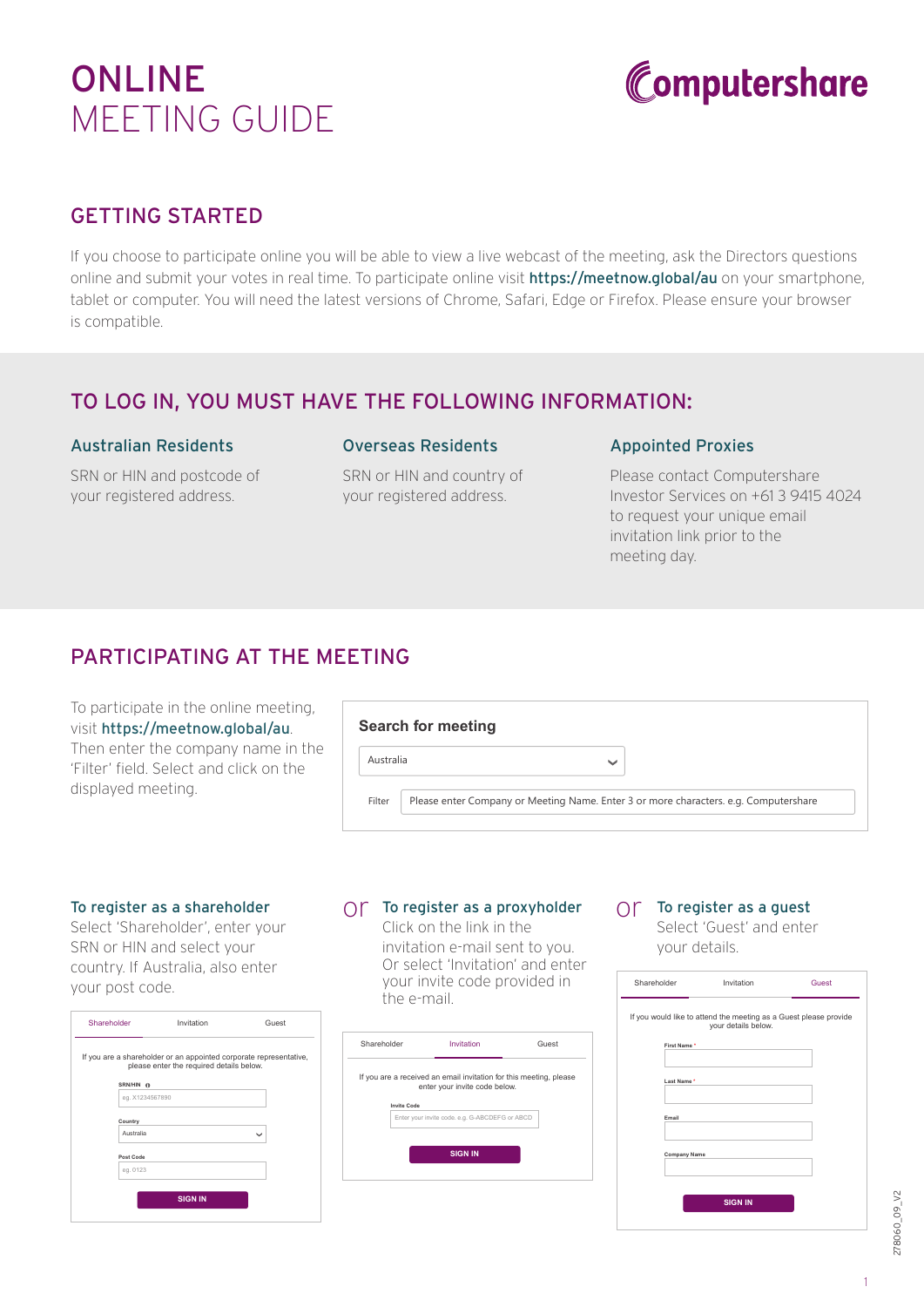

**Broadcast** 

The webcast will appear automatically once the meeting has started. If the webcast does not start automatically press the play button and ensure the audio on your computer or device is turned on.





When the Chair declares the poll open, select the 'Vote' icon and the voting options will appear on your screen.

To vote, select your voting direction. A tick will appear to confirm receipt of your vote.

To change your vote, select 'Click here to change your vote' and press a different option to override.

| <b>Broadcast</b>                         | Vote           | Q & A | Documents      |  |  |
|------------------------------------------|----------------|-------|----------------|--|--|
| <b>Items of Business</b>                 |                |       |                |  |  |
| 2A Re-elect Ms Jane Brown as a Director  |                |       |                |  |  |
| <b>FOR</b>                               | <b>AGAINST</b> |       | <b>ABSTAIN</b> |  |  |
| 2B Re-elect Mr Peter Nolan as a Director |                |       |                |  |  |
| <b>FOR</b>                               | <b>AGAINST</b> |       | <b>ABSTAIN</b> |  |  |
|                                          |                |       |                |  |  |



To ask a question select the 'Q & A' icon, select the topic your question relates to. Type your question into the chat box at the bottom of the screen and press 'Send'.

To ask a verbal question, follow the instructions on the virtual meeting platform.

| <b>Broadcast</b>                                                                       | Vote | Q & A           | Documents   |  |
|----------------------------------------------------------------------------------------|------|-----------------|-------------|--|
| Your questions(s)                                                                      |      |                 |             |  |
|                                                                                        |      |                 |             |  |
|                                                                                        |      |                 |             |  |
|                                                                                        |      |                 |             |  |
|                                                                                        |      |                 |             |  |
| You may enter a question using the field below.<br>3 Adoption of Remuneration Report ▼ |      |                 |             |  |
| Enter your question here                                                               |      |                 | <b>Send</b> |  |
|                                                                                        |      | 24 character(s) |             |  |



To view meeting documents select the 'Documents' icon and choose the document you wish to view.

**Documents** 

| <b>Broadcast</b>         | ᆗ<br>Vote | Q & A | 凸<br><b>Documents</b> |
|--------------------------|-----------|-------|-----------------------|
| <b>Notice of Meeting</b> |           |       |                       |
| <b>Online User Guide</b> |           |       |                       |

# FOR ASSISTANCE

If you require assistance before or during the meeting please call +61 3 9415 4024.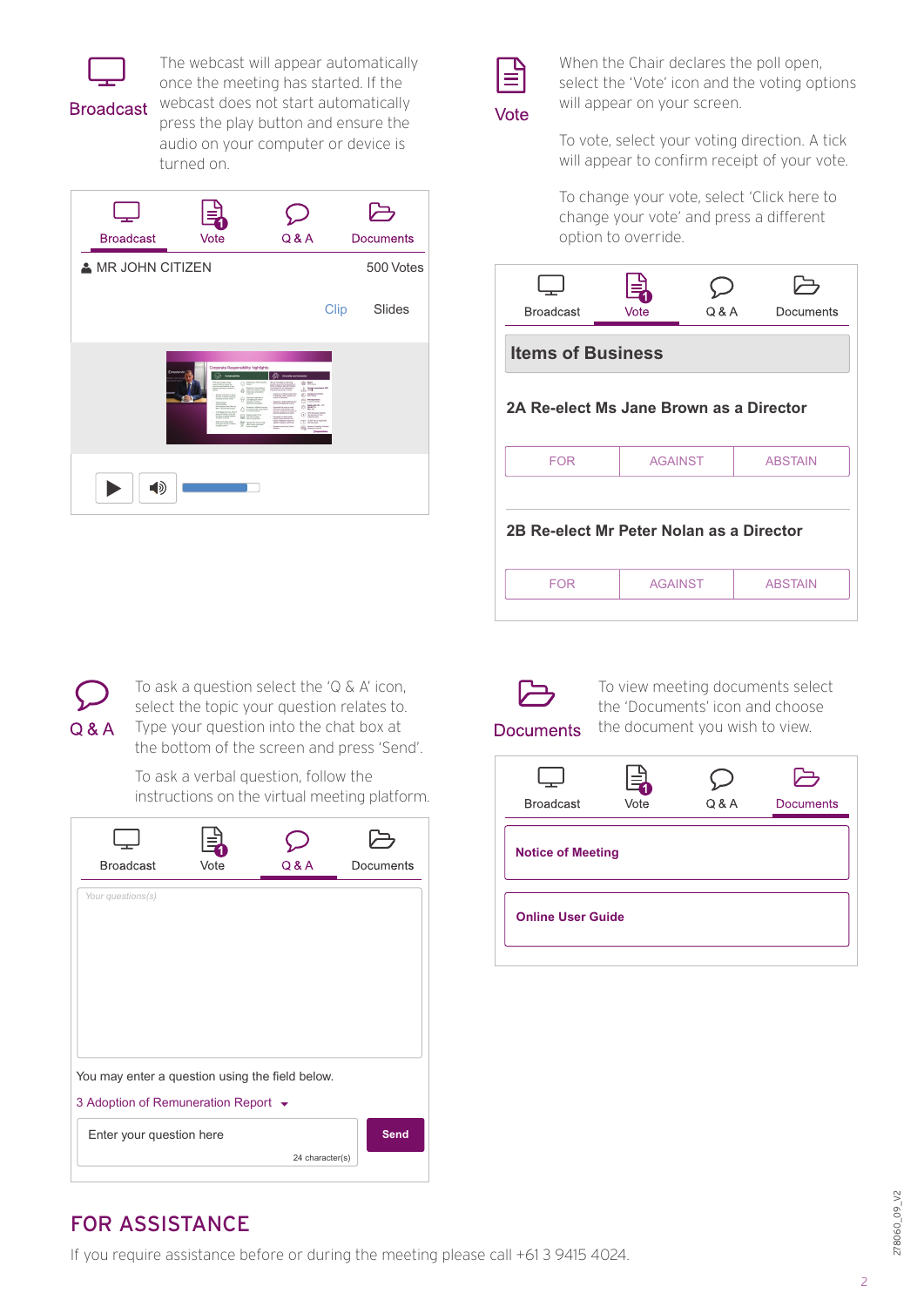# **BELL FINANCIAL GROUP** ABN 59 083 194 763

## **Need assistance?**

**Phone:**



**Online:** www.investorcentre.com/contact



# **YOUR VOTE IS IMPORTANT**

For your proxy appointment to be effective it must be received by **11:00am (AEDT) on Tuesday, 29 March 2022.**

# **Proxy Form**

\* M0000112<br>M000112

### **How to Vote on Items of Business Lodge your Proxy Form:**

All your securities will be voted in accordance with your directions.

#### **APPOINTMENT OF PROXY**

**Voting 100% of your holding:** Direct your proxy how to vote by marking one of the boxes opposite each item of business. If you do not mark a box your proxy may vote or abstain as they choose (to the extent permitted by law). If you mark more than one box on an item your vote will be invalid on that item.

**Voting a portion of your holding:** Indicate a portion of your voting rights by inserting the percentage or number of securities you wish to vote in the For, Against or Abstain box or boxes. The sum of the votes cast must not exceed your voting entitlement or 100%.

**Appointing a second proxy:** You are entitled to appoint up to two proxies to attend the meeting and vote on a poll. If you appoint two proxies you must specify the percentage of votes or number of securities for each proxy, otherwise each proxy may exercise half of the votes. When appointing a second proxy write both names and the percentage of votes or number of securities for each in Step 1 overleaf.

**A proxy need not be a securityholder of the Company.**

### **SIGNING INSTRUCTIONS FOR POSTAL FORMS**

**Individual:** Where the holding is in one name, the securityholder must sign.

**Joint Holding:** Where the holding is in more than one name, all of the securityholders should sign.

Power of Attorney: If you have not already lodged the Power of Attorney with the registry, please attach a certified photocopy of the Power of Attorney to this form when you return it.

**Companies:** Where the company has a Sole Director who is also the Sole Company Secretary, this form must be signed by that person. If the company (pursuant to section 204A of the Corporations Act 2001) does not have a Company Secretary, a Sole Director can also sign alone. Otherwise this form must be signed by a Director jointly with either another Director or a Company Secretary. Please sign in the appropriate place to indicate the office held. Delete titles as applicable.

#### **PARTICIPATING IN THE MEETING**

#### **Corporate Representative**

If a representative of a corporate securityholder or proxy is to participate in the meeting you will need to provide the appropriate "Appointment of Corporate Representative". A form may be obtained from Computershare or online at www.investorcentre.com/au and select "Printable Forms".

**XX**

### **Online:**

Lodge your vote online at www.investorvote.com.au using your secure access information or use your mobile device to scan the personalised QR code.

Your secure access information is



**SRN/HIN: Control Number: 136527**

For Intermediary Online subscribers (custodians) go to www.intermediaryonline.com

**By Mail:**

Computershare Investor Services Pty Limited GPO Box 242 Melbourne VIC 3001 Australia

**By Fax:**

1800 783 447 within Australia or +61 3 9473 2555 outside Australia



**PLEASE NOTE:** For security reasons it is important that you keep your SRN/HIN confidential.